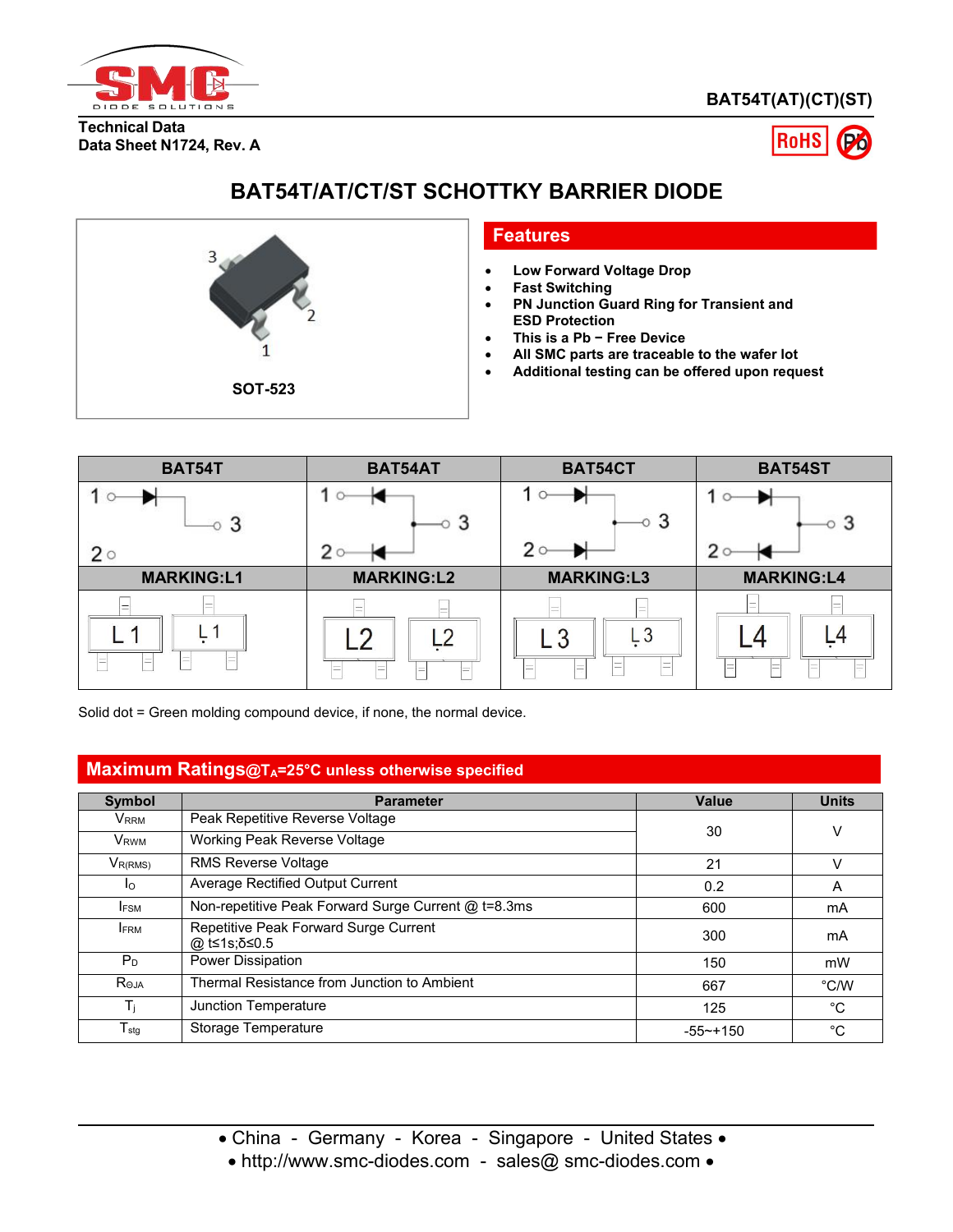

# **BAT54T(AT)(CT)(ST)**

#### **Technical Data Data Sheet N1724, Rev. A**

# **RoHS**

# **Electrical Characteristics @TA=25°C unless otherwise specified**

| <b>Parameter</b>      | Symbol           | <b>Test conditions</b>                                         | <b>Min</b> | <b>Typ</b> | <b>Max</b> | <b>Units</b> |
|-----------------------|------------------|----------------------------------------------------------------|------------|------------|------------|--------------|
| Reverse voltage*      | $V_{(BR)}$       | $I_R = 100 \mu A$                                              | 30         |            |            |              |
| Reverse current*      | IR.              | $V_R = 25V$                                                    |            |            | ◠          | μA           |
| Forward voltage*      | VF               | $l_F = 1mA$                                                    |            |            | 0.32       | V            |
|                       |                  | $I_F = 10mA$                                                   |            |            | 0.4        |              |
|                       |                  | $I_F = 30mA$                                                   |            |            | 0.5        |              |
|                       |                  | $I_F = 100mA$                                                  |            |            |            |              |
| Total capacitance     | $C_{\text{tot}}$ | $V_R = 1V$ , f=1MHz                                            |            |            | 10         | pF           |
| Reverse recovery time | $\mathsf{I}$ m   | $I_F$ = I <sub>R</sub> =10mA, Irr=0.1×IR, R <sub>L</sub> =100Ω |            |            | 5          | ns           |

 $*$  Pulse width < 300  $\mu$ s, duty cycle < 2%

# **Ratings and Characteristics Curves**





REVERSE VOLTAGE  $V_{R}$  (V)



• China - Germany - Korea - Singapore - United States • • http://www.smc-diodes.com - sales@ smc-diodes.com •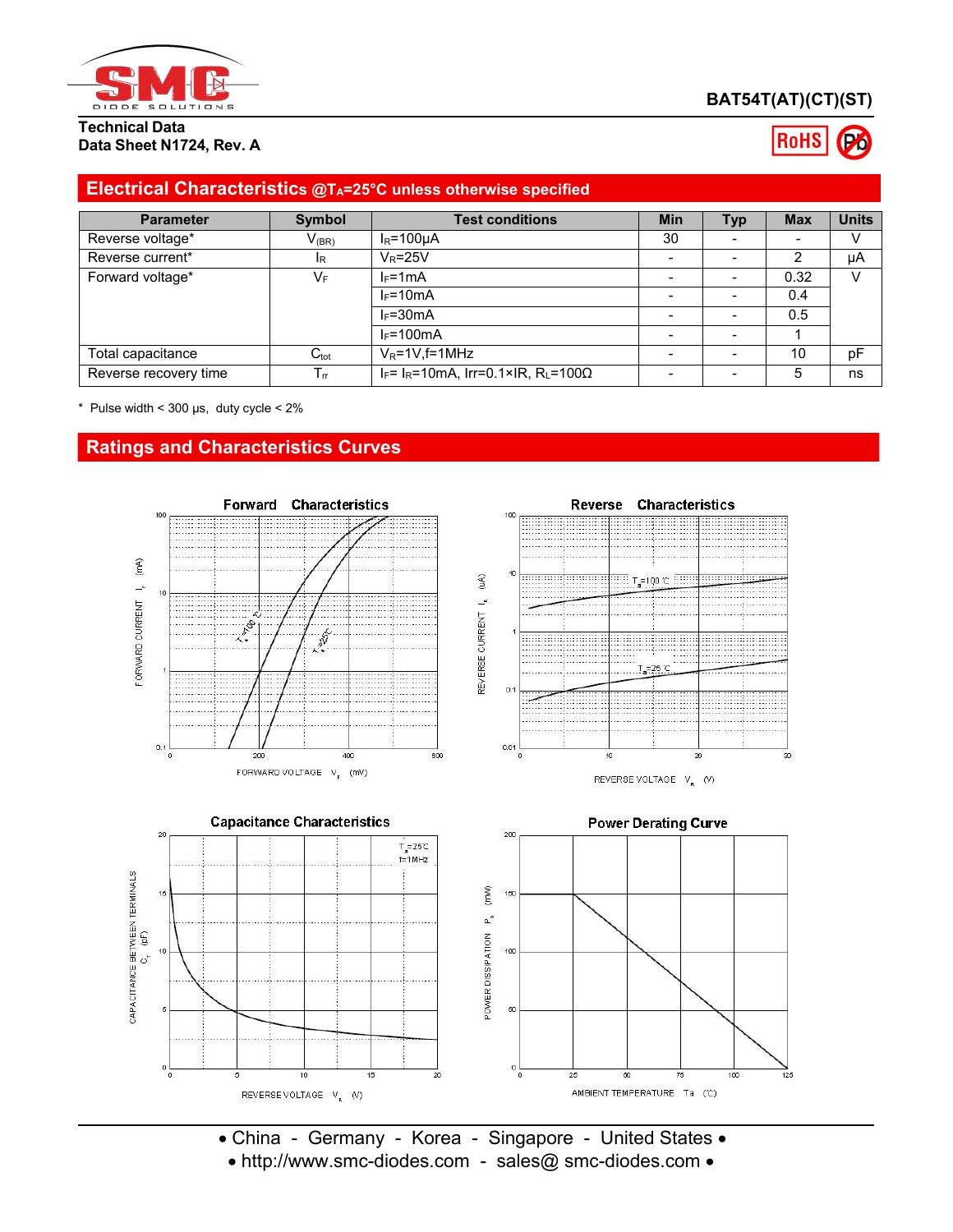

### **Technical Data Data Sheet N1724, Rev. A**

# **BAT54T(AT)(CT)(ST)**



| <b>Device</b>   | Package          | <b>Shipping</b> |
|-----------------|------------------|-----------------|
| BAT54T/AT/CT/ST | SOT-523(Pb-Free) | 3000pcs / reel  |

# **Mechanical Dimensions SOT-523**





|                |             | <b>Millimeters</b> |             | <b>Inches</b> |
|----------------|-------------|--------------------|-------------|---------------|
| <b>SYMBOL</b>  | MIN.        | MAX.               | MIN.        | MAX.          |
| A              | 0.700       | 0.900              | 0.028       | 0.035         |
| A1             | 0.000       | 0.100              | 0.000       | 0.004         |
| A2             | 0.700       | 0.800              | 0.028       | 0.031         |
| b1             | 0.150       | 0.250              | 0.006       | 0.010         |
| b <sub>2</sub> | 0.250       | 0.350              | 0.010       | 0.014         |
| c              | 0.100       | 0.200              | 0.004       | 0.008         |
| D              | 1.500       | 1.700              | 0.059       | 0.067         |
| E              | 0.700       | 0.900              | 0.028       | 0.035         |
| E1             | 1.450       | 1.750              | 0.057       | 0.069         |
| e              |             | $0.500$ TYP.       |             | $0.020$ TYP.  |
| e1             | 0.900       | 1.100              | 0.035       | 0.043         |
| L              |             | 0.400 REF.         |             | $0.016$ REF.  |
| L1             | 0.260       | 0.460              | 0.010       | 0.018         |
| $\theta$       | $0^{\circ}$ | $8^{\circ}$        | $0^{\circ}$ | $8^{\circ}$   |

# **Carrier Tape Specification SOT-523**



| <b>SYMBOL</b>  | <b>Millimeters</b> |       |  |
|----------------|--------------------|-------|--|
|                | Min.               | Max.  |  |
|                | 1.80               | 1.90  |  |
| R              | 1.80               | 1.90  |  |
| С              | 0.825              | 0.925 |  |
| d              | 1.40               | 1.60  |  |
| E              | 1.65               | 1.85  |  |
| F              | 3.40               | 3.60  |  |
| P              | 3.90               | 4.10  |  |
| P <sub>0</sub> | 3.90               | 4.10  |  |
| P1             | 1.90               |       |  |
| 7.90<br>W      |                    | 8.30  |  |

- China Germany Korea Singapore United States
- http://www.smc-diodes.com sales@ smc-diodes.com •